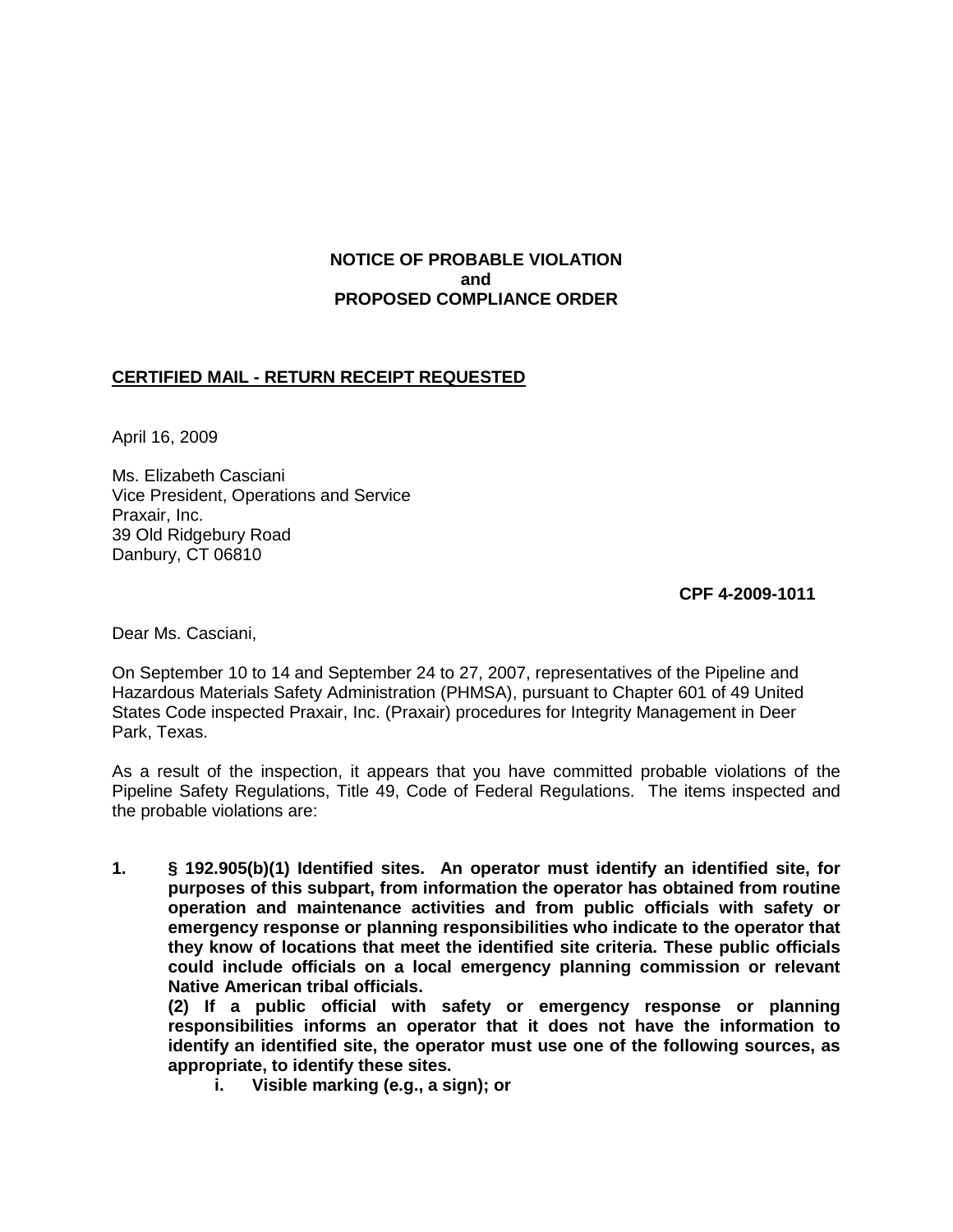- **ii. The site is licensed or registered by a Federal, State, or local government agency; or**
- **iii. The site is on a list (including a list on an internet web site) or map maintained by or available from a Federal, State, or local government agency and available to the general public.**

At the time of the inspection, the team found that, during the initial search in 2004 for identified sites, Praxair did not obtain information from public officials, as required by the § 192.905(b). Later in 2006, Praxair contacted public officials and as a consequence found no additional identified sites.

**2. § 192.937(b) Evaluation. An operator must conduct a periodic evaluation as frequently as needed to assure the integrity of each covered segment. The periodic evaluation must be based on a data integration and risk assessment of the entire pipeline as specified in § 192.917. For plastic transmission pipelines, the periodic evaluation is based on the threat analysis specified in 192.917(d). For all other transmission pipelines, the evaluation must consider the past and present integrity assessment results, data integration and risk assessment information (§ 192.917), and decisions about remediation (§ 192.933) and additional preventive and mitigative actions (§ 192.935). An operator must use the results from this evaluation to identify the threats specific to each covered segment and the risk represented by these threats.**

At the time of the inspection, there was no documentation provided to demonstrate that periodic evaluations have been performed. Praxair has not performed periodic evaluations to confirm the adequacy of pipeline data, to verify the appropriate reassessment interval, or to determine if changes to assessment methods are needed since IMP inception.

### Warning Items

With respect to item 1 we have reviewed the circumstances and supporting documents involved in this case and have decided not to conduct additional enforcement action or penalty assessment proceedings at this time. We advise you to promptly correct any items that will prevent the recurrence of this issue. Be advised that failure to do so may result in being subject to additional enforcement action.

### Proposed Compliance Order

With respect to item 2 above pursuant to 49 United States Code § 60118, the Pipeline and Hazardous Materials Safety Administration proposes to issue a Compliance Order to Praxair, Inc. Please refer to the *Proposed Compliance Order*, which is enclosed and made a part of this Notice.

### Response to this Notice

Enclosed as part of this Notice is a document entitled Response Options for Pipeline Operators in Compliance Proceedings. Please refer to this document and note the response options. Be advised that all material you submit in response to this enforcement action is subject to being made publicly available. If you believe that any portion of your responsive material qualifies for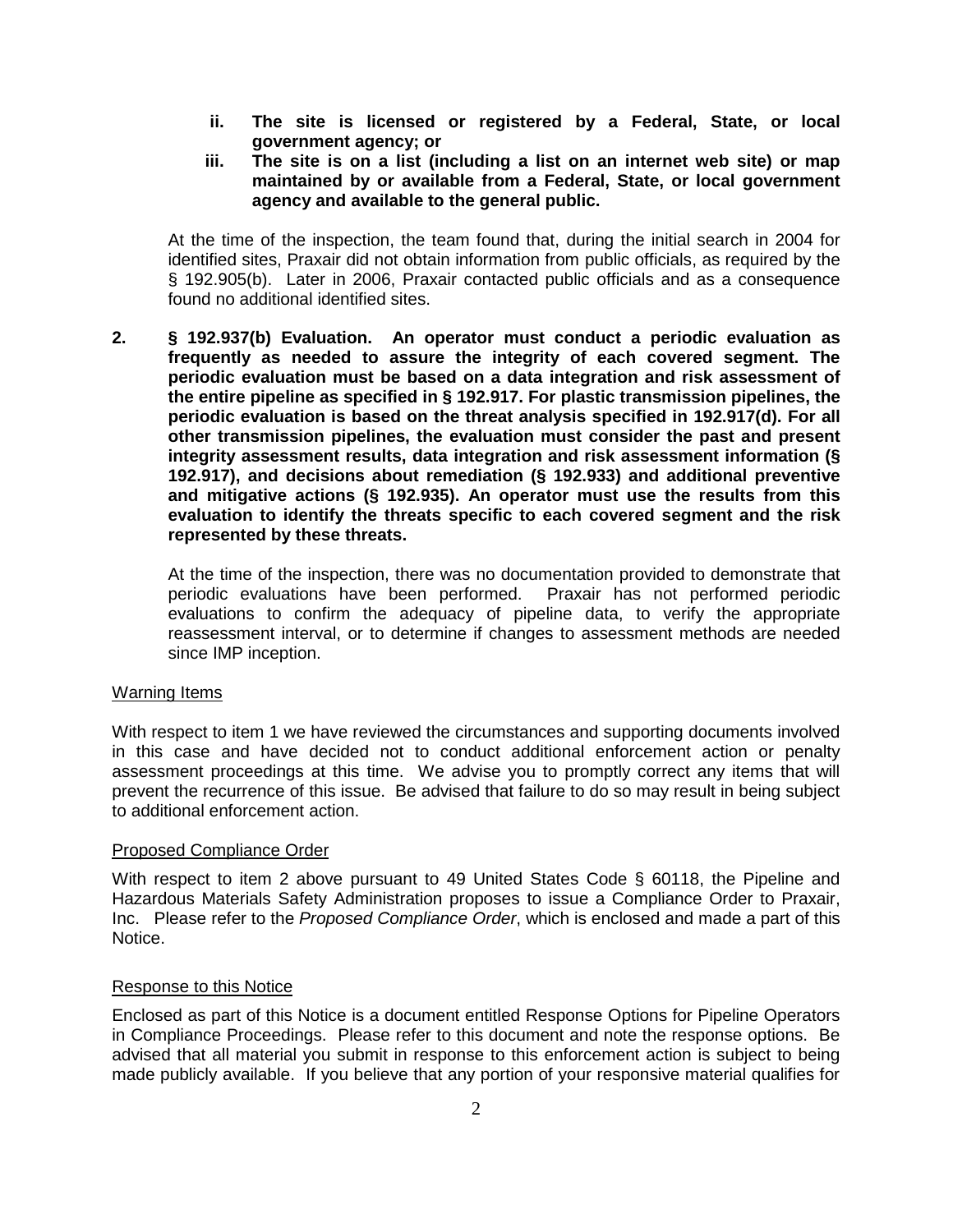confidential treatment under 5 U.S.C. 552(b), along with the complete original document you must provide a second copy of the document with the portions you believe qualify for confidential treatment redacted and an explanation of why you believe the redacted information qualifies for confidential treatment under 5 U.S.C. 552(b). If you do not respond within 30 days of receipt of this Notice, this constitutes a waiver of your right to contest the allegations in this Notice and authorizes the Associate Administrator for Pipeline Safety to find facts as alleged in this Notice without further notice to you and to issue a Final Order.

In your correspondence on this matter, please refer to **CPF 4-2009-1011** and for each document you submit, please provide a copy in electronic format whenever possible

Sincerely,

R. M. Seeley Director, Southwest Region Pipeline and Hazardous Materials Safety Administration

Enclosures: Proposed Compliance Order Response Options for Pipeline Operators in Compliance Proceedings